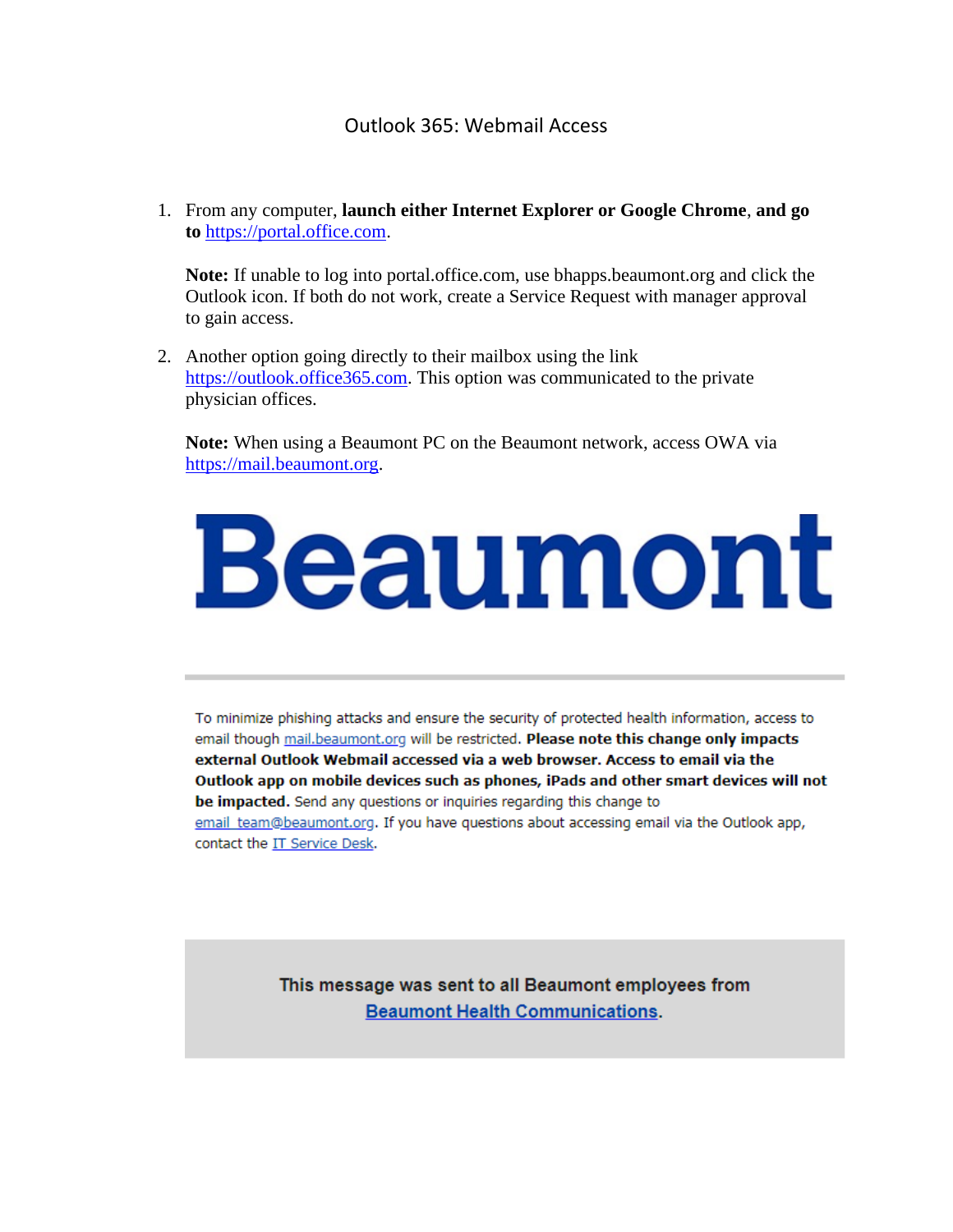After logging in, the following screen with a link that redirects the user to the migrated mailbox. **This works only when using a Beaumont device on the Beaumont Network**.

Use the following link to open this mailbox with the best performance: http://outlook.com/owa/beaumont.org/125935@beaumont.mail.onmicrosoft.com

More details...

3. **Enter a Beaumont assigned email address** which consists of firstname.lastname@beaumont.org, e.g., john.doe@beaumont.org. Do *not* use @contractor.beaumont.org or @beaumont.edu. **Click Next**.

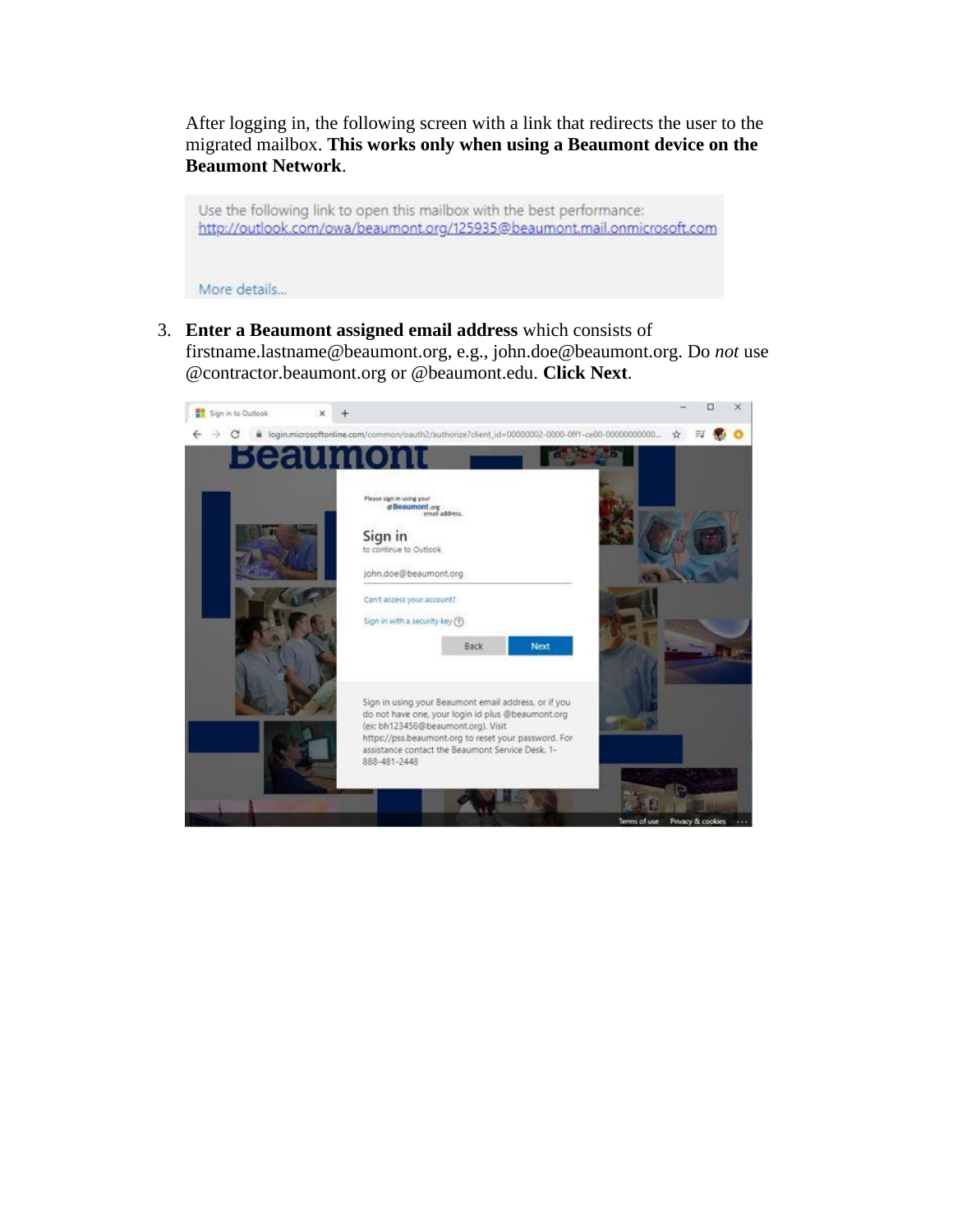4. **Enter the Beaumont password** typically used to log in **and click Sign in**.



5. Check the box next to Don't show this again, if it appears, and then click Yes to continue.

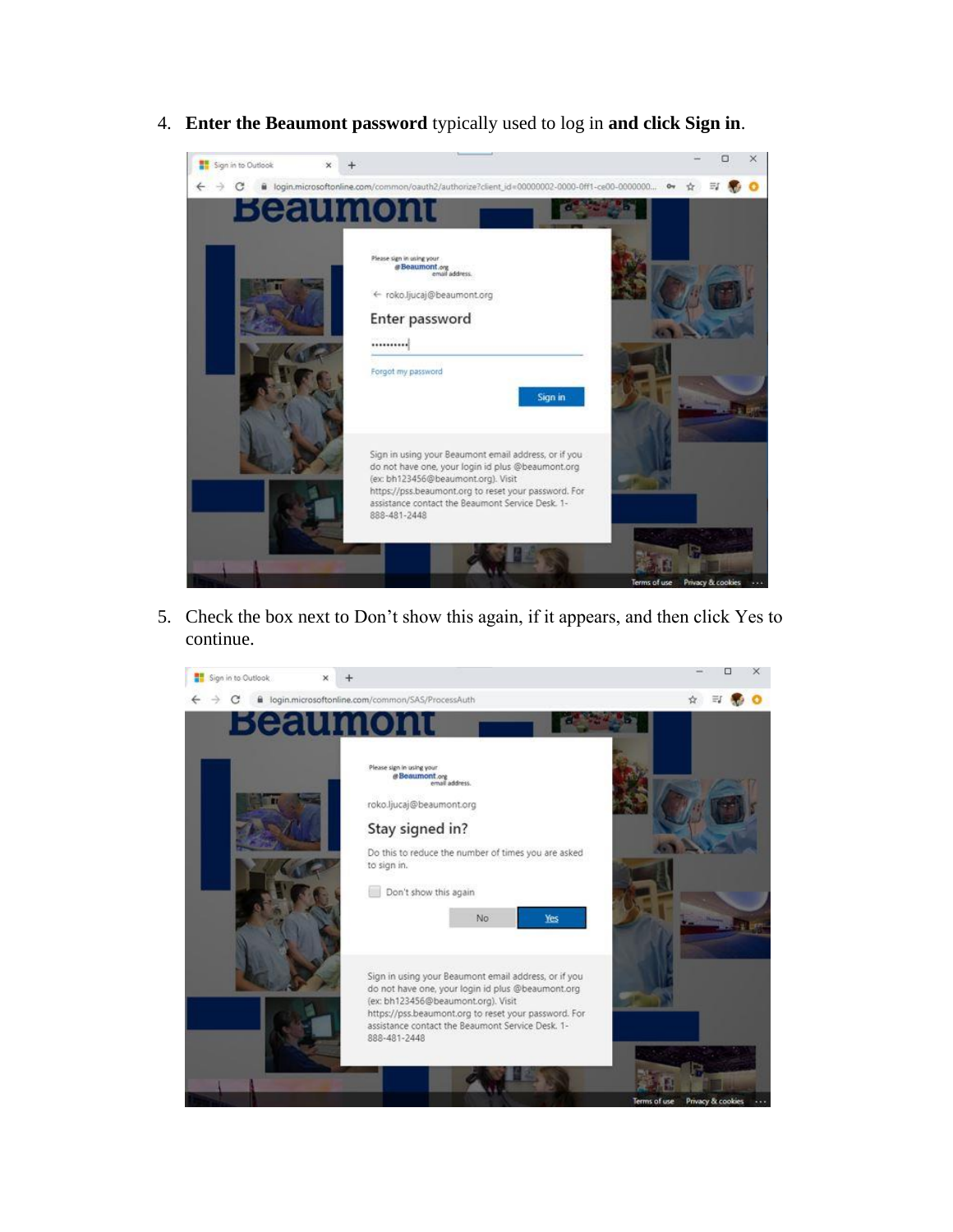6. **Click the** Outlook **icon** to access email.

| Microsoft Office Home  | ×                  | $\div$                                 |              |              |            |         |          |                         |                          |  |
|------------------------|--------------------|----------------------------------------|--------------|--------------|------------|---------|----------|-------------------------|--------------------------|--|
| €<br>C<br>$\leftarrow$ | office.com/?auth=2 |                                        |              |              |            |         |          | ☆                       |                          |  |
| m                      | <b>Beaumont</b>    | Office 365                             | ρ<br>Search  |              |            |         | $\Omega$ | త                       | $\overline{\mathcal{E}}$ |  |
| <b>Good evening</b>    |                    | <b>Click Here To Access Your Email</b> |              |              |            |         |          | Install Office          |                          |  |
|                        |                    |                                        | $\mathbf{w}$ | $\mathbf{x}$ | P          | N       |          | $\overline{\mathbf{s}}$ |                          |  |
| Start new $\vee$       | Outlook            | OneDrive                               | Word         | Excel        | PowerPoint | OneNote |          | SharePoint              |                          |  |
| Ef <sup>3</sup>        | Y                  |                                        |              |              |            |         |          |                         |                          |  |
| Teams                  | Yammer             |                                        |              |              |            |         |          |                         |                          |  |

7. If accessing Outlook 365 for the first time, select **English (United States)** and click the dropdown for Time zone, select **Eastern US and Canada** the click **save** to continue.

| <b>Qutlook Web App</b><br><b>Select English (United States)</b><br>$\check{ }$<br>English (United States) |  |  |  |  |  |
|-----------------------------------------------------------------------------------------------------------|--|--|--|--|--|
| Time zone:<br>Select time zone                                                                            |  |  |  |  |  |
| save<br><b>Click here to select</b><br><b>Time Zone, Select</b><br><b>Eastern US &amp; Canada</b>         |  |  |  |  |  |

**Note:** Once set, this screen should not subsequently appear when accessing email via Outlook Web.